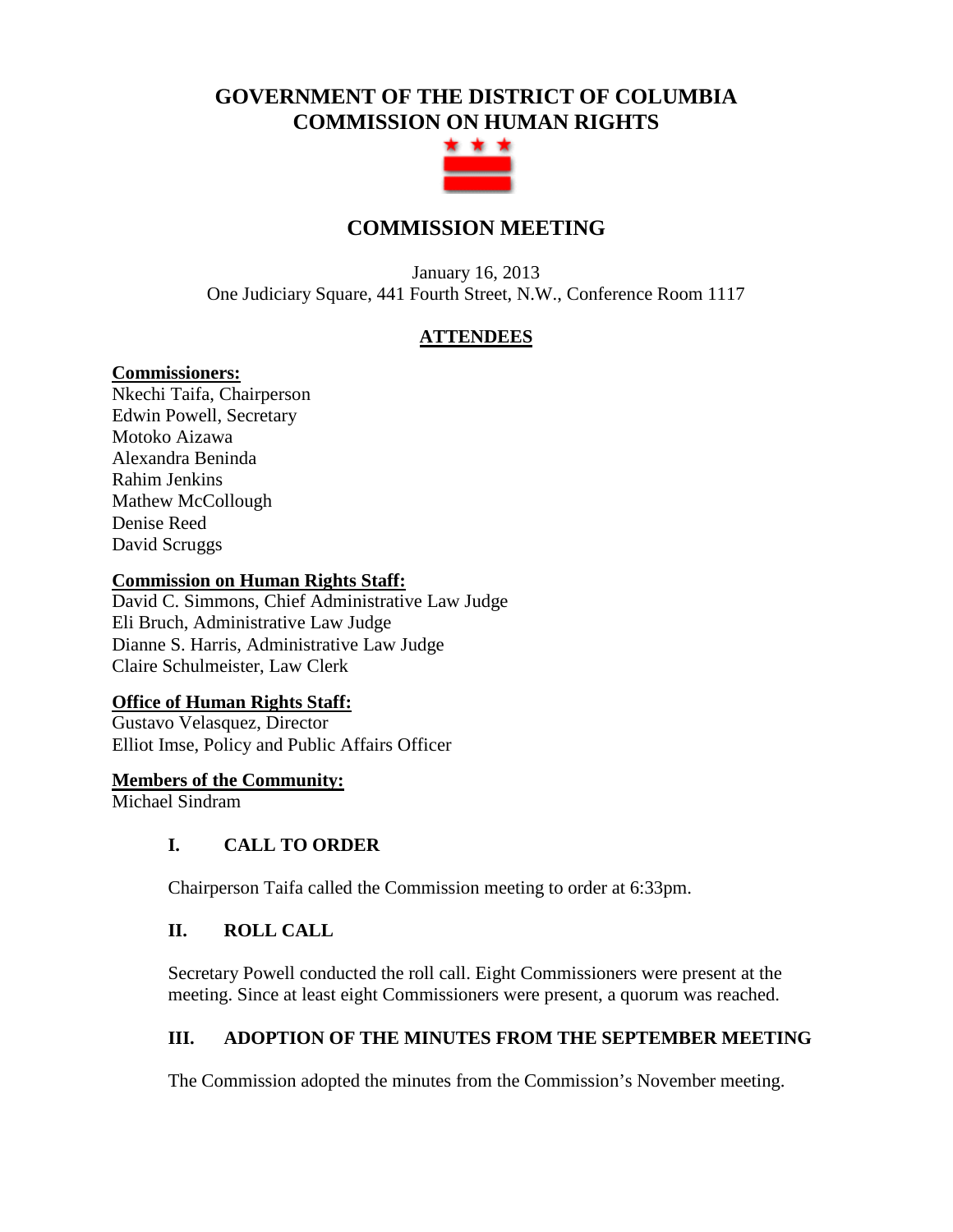# **IV. REPORT OF THE OFFICE OF HUMAN RIGHTS**

Director Velasquez gave the report on behalf of the Office and gave a brief overview on how OHR's docket affects the Commission's docket.

Director Velasquez provided the Commissioners with detailed statistics on OHR's performance in November and December 2012. Thus far in FY 2013, OHR's total settlement benefits to date are approximately 400k. Additionally, OHR found "probable cause" in 3 cases, but found "no probable cause" in 20 cases.

Director Velasquez discussed a recent report on the impediments to fair housing. The report can be found on OHR's website.

Director Velasquez provided a legislative update on Councilmember Marion Barry's Returning Citizens Bill. The Commissioners expressed interest in learning more about the Bill, including the possibility of holding a hearing. The Commission established a subcommittee comprised of Commissioners Jenkins, Powell, Scruggs and Chairperson Taifa to explore options on how the Commission will examine this issue.

# **V. REPORT OF THE COMMISSION ON HUMAN RIGHTS**

Chief Judge Simmons delivered the report of the Commission and presented an overview of its performance since the last Commission meeting.

The Commission currently has a docket of 14 Commission cases, 5 remanded cases, 5 OHR cases, and 5 CBX appeals. Additionally, the Commission has 3 cases involving attorney's fee petitions.

Thus far in FY13, the Commission has closed 1 Commission case, 1 OHR case, and 1 CBX case.

The Commission has a new law clerk for the spring semester, Claire Schulmeister.

At the next Commission meeting in March, elections for vice-chairperson and secretary will be held.

# **VI. OLD BUSINESS**

Report on the 2012 Awards Gala

Chairperson Taifa gave the report on the 2012 Awards Gala.

The Award Gala was held at the Kaiser Family Foundation Building on Monday, December 17<sup>th</sup> from 5:30pm to 8:00pm.

The event honored the 1977 City Council members who enacted the D.C.